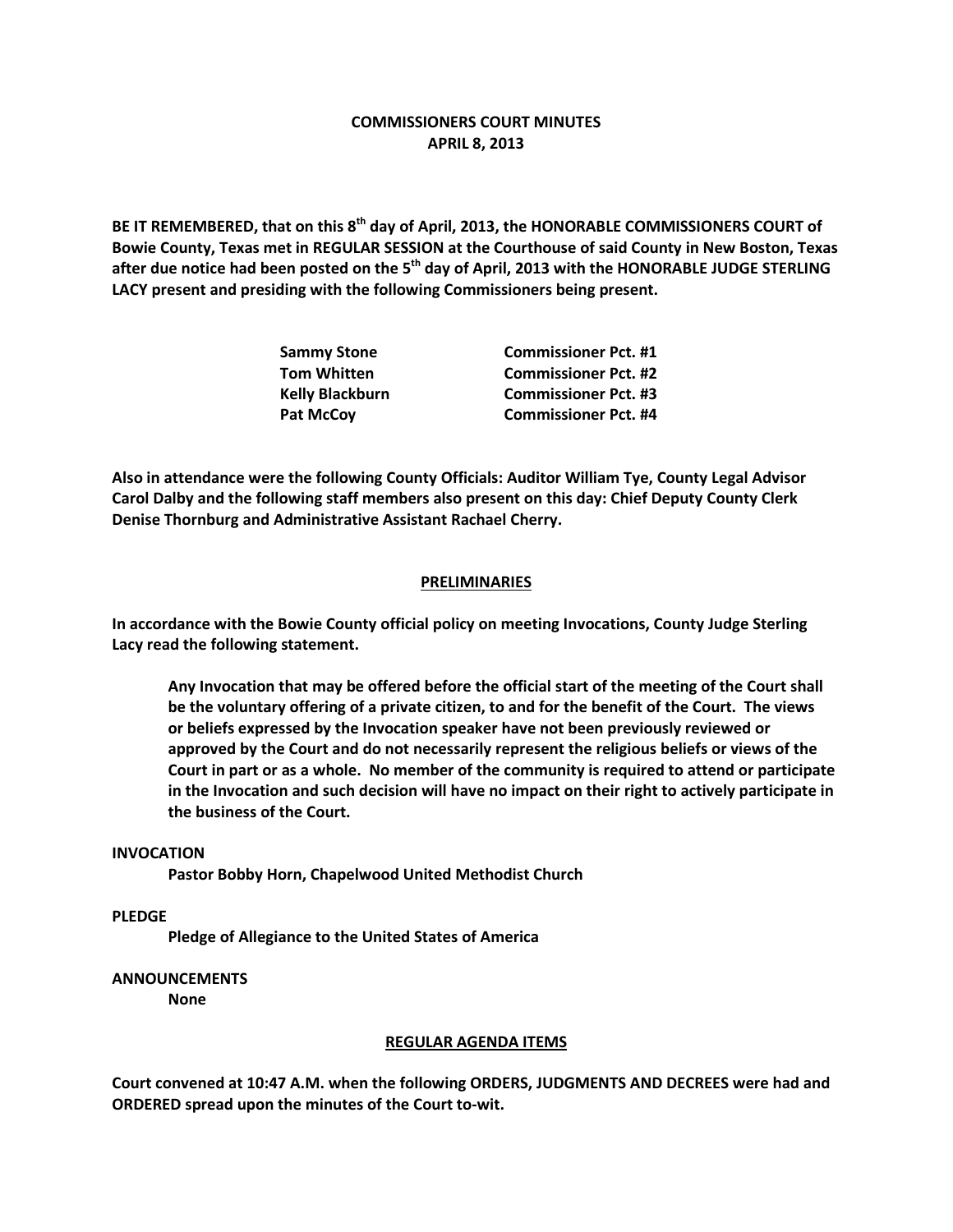- **Item 1: Public Comments were made by David Wood, Larry Davlin, Wanda Minnick, James Hanna and Emily Sabo.**
- **Item 2: There was no Commissioners Court response to Public Comments.**
- **Item 3: On this 8th day of April, 2013, a motion was made by Commissioner Pat McCoy and duly second by Commissioner Sammy Stone to award the construction of the US 82 TXDOT Pass Through Financing Project to James Construction Group of Belton, Texas as the low bidder. Motion was put to a vote and all voted aye and none opposed. Motion carried.**
- **Item 4: On this 8th day of April, 2013, a motion was made by Commissioner Kelly Blackburn and duly second by Commissioner Pat McCoy to approve vacating the Woodland Heights First Addition Subdivision (lots and streets) in Bowie County, Texas-Commissioner Kelly Blackburn. Motion was put to a vote and all voted aye and none opposed. Motion carried.**
- **Item 5: On this 8th day of April, 2013, a motion was made by Judge Lacy and duly second by Commissioner Kelly Blackburn to rename the Bowie/Red River County Public Defender Office as the Bowie County Public Defender Office. Motion was put to a vote and all voted aye and none opposed. Motion carried.**
- **Item 6: On this 8th day of April, 2013, a motion was made by Commissioner Pat McCoy and duly second by Commissioner Tom Whitten to accept Constable George Huggins, Jr. Quarterly Report. Motion was put to a vote and all voted aye and none opposed. Motion carried.**
- **Item 7: On this 8th day of April, 2013, a motion was made by Judge Lacy and duly second by Commissioner Pat McCoy to approve a resolution supporting the efforts of the Texas Legislature and Texas Attorney General to protect and defend individual Second Amendment Rights. Motion was put to a vote and all voted aye and none opposed. Motion carried.**
- **Item 8: On this 8th day of April, 2013, a motion was made by Commissioner Sammy Stone and duly second by Commissioner Tom Whitten to pay accounts payable. Motion was put to a vote and all voted aye and none opposed. Motion carried.**
- **Item 9: On this 8th day of April, 2013, a motion was made by Commissioner Sammy Stone and duly second by Commissioner Pat McCoy to approve Commissioners Court Minutes from March 25, 2013 (Regular Session) and March 28, 2013 (Special Session). Motion was put to a vote and all voted aye and none opposed. Motion carried.**

**Item 10: On this 8th day of April, 2013, a motion was made by Commissioner Pat McCoy and duly**